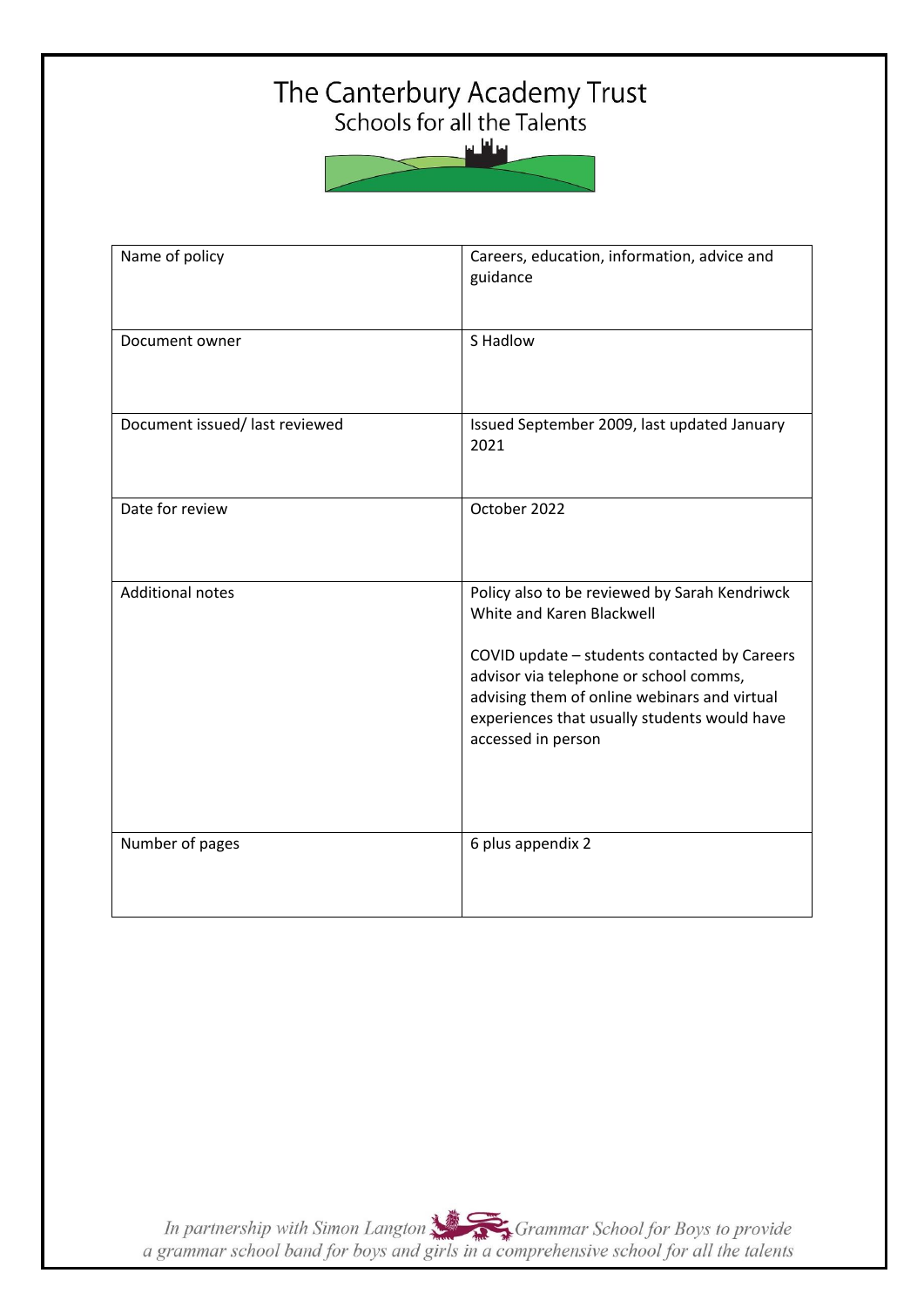#### **Introduction**

A young person's career prospects can be determined by the progress they make in learning and work. All young people need a planned programme of activities to help them choose pathways that are right for them and to be able to manage their careers and sustain employability throughout their lives. Schools have a statutory duty to provide careers education in Years 7-11 (1997 Education Act, 2003 Education Regulations) and to give students access to careers information and impartial guidance (1997 Education Act, 2008 Education and Skills Bill). Under the latest government career strategy introduced in December 2017 it sets out the long term plan to support young people in making the right career choice, by receiving advice and guidance from individuals with the right skills and experience. To achieve this schools are recommended to use the Gatsby Charitable Foundation benchmark (appendix two)

#### **Commitment**

The Canterbury Academy Trust is committed to providing a planned programme of Careers Education and Information, Advice and Guidance (CEIAG) for all students in Years 7-14, in accordance with Kent County Council agenda, National Framework for CEG 11-19 in England (DfES, 2003), the Young People's IAG Standards (DCSF, 2007) the statement of careers education principles (DCSF, 2008), **The Technical and Further Education Act 2017** and other relevant guidance from DCSF, QCA and Ofsted statutory and non-statutory guidance (April 2014).

#### **Development**

This policy was developed and will be reviewed annually in discussion with teaching staff, the school's IAG careers and progression coordinator, students, governors, advisory staff and other external partners (e.g. Kent County Council, Skills and Employability).

#### **Links with other Policies**

The policy for CEIAG supports and is itself underpinned by a range of key school policies especially those for teaching and learning, assessment, recording and reporting achievement, equal opportunities and diversity, gifted and talented, and SEN.

### SMO Oct 21

1

**Note: Referrals to pupils/students/child within the policy covers all young people within our care this may on occasions include students from other schools and in the community**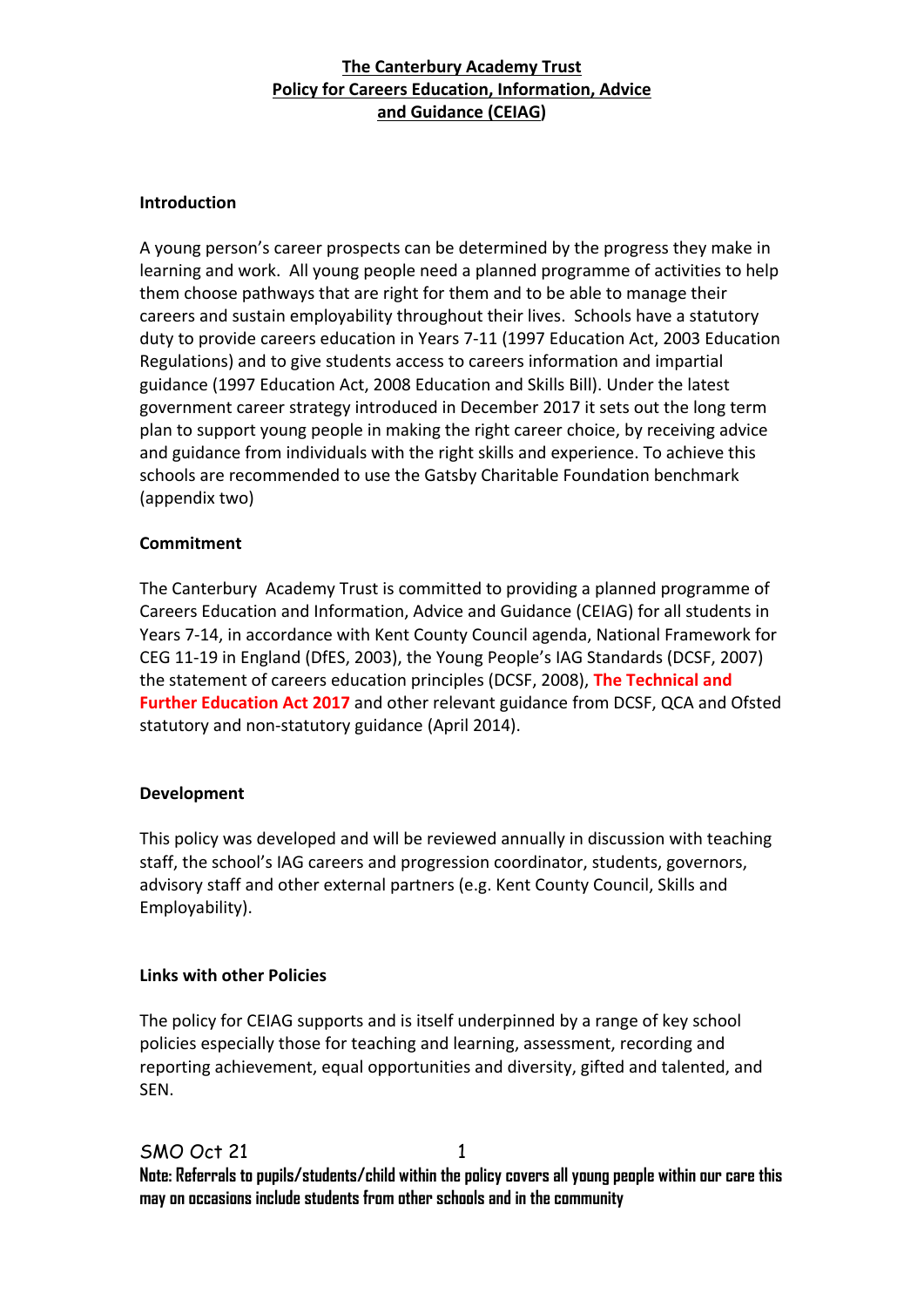#### **Objectives**

The careers programme is designed to meet the needs of students at The Canterbury Academy Trust. It is differentiated and personalised to ensure progression through activities that are appropriate to students' stages of career learning, planning and development. The Canterbury Academy Trust is committed to developing individual employability skills, encouraging students to raise their aspirations supporting them to reach their full potential.

#### **Entitlement**

Students are entitled to CEIAG which meets professional standards of practice and which is person-centred, impartial and confidential. It is integrated into students' experience of the whole curriculum and based on a partnership with students and their parents or carers. The programme raises aspirations, challenges stereotyping and promotes equality and diversity.

#### **Implementation**

The Director of Post 16 Education oversees the careers programme. The Trust has a designated IAG careers and progression coordinator. This area is supported by a link governor. There is an extensive work related learning/work experience programme for students in year 7 to 14. Work related learning is planned into the curriculum, including real working environments and work placements. Destination data is tracked and monitored and support is sought from the appropriate authorities, including apprenticeship guidance.

#### **Staffing**

All staff contribute to CEIAG through their roles as subject teachers and mentors. Specialist sessions are delivered by mentors. The CEIAG programme is planned, monitored and evaluated by the Head of Sixth Form and Careers information is available in the Sixth Form area with the IAG careers and progression co-ordinator.

#### **Curriculum/Work Related Learning**

The careers programme includes careers education sessions, career guidance activities (group work and individual interviews), information/research activities and work related learning through mentoring sessions. Careers lessons are part of the school's personal development programme. Other focused careers events are provided for KS4/5 and KS3 students. In partnership with the University of Kent and Canterbury Christ Church University, higher education tutorials take place for Year

#### SMO Oct 21 **Note: Referrals to pupils/students/child within the policy covers all young people within our care this may on occasions include students from other schools and in the community**   $\mathfrak{p}$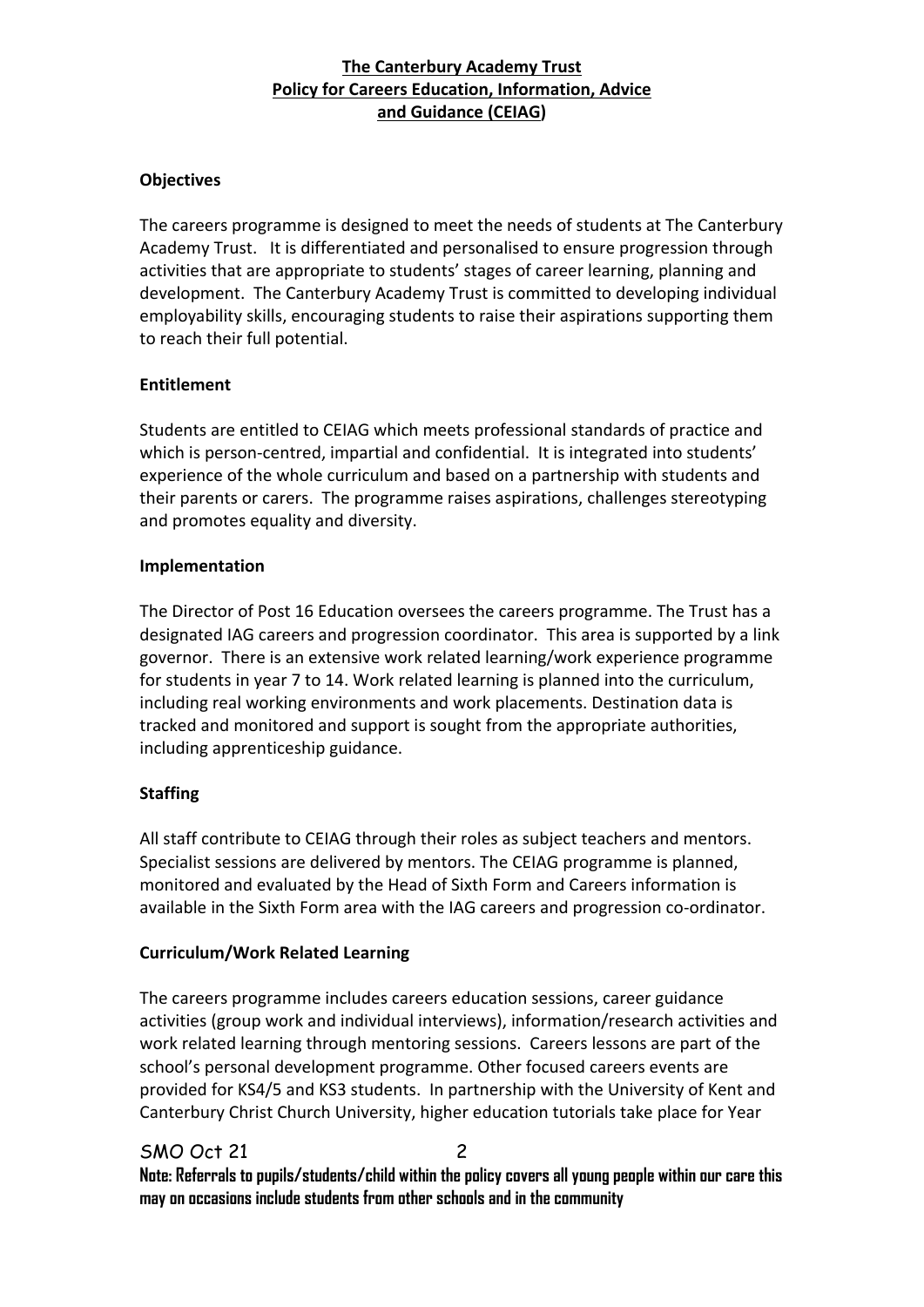12/13/14 students. Work related learning/work experience preparation and followup take place in mentor lessons and other appropriate parts of the curriculum.

The University of Kent and Canterbury Christ Church University Ambassadors attend all Learning at the Academy evenings.

The Academy Trust phase ensures that there is an opportunity for a range of education and training providers to access all pupils in year 8 to year 13 for the purpose of informing them about approved technical education qualifications or apprenticeships. (see appendix one)

#### **Work Related Learning/Work Experience**

The Academy Trust also works successfully in partnership with employers and local businesses through our work related learning programmes (Childcare, Hair and Beauty, Chefs Academy, Young Apprenticeships, Health) as well as through those students undertaking work experience opportunities from year 10 to year 13. Year 10 have a designated programme of work experience in April each academic year.

#### **Careers Fairs**

Annually careers fairs are held within school, these are open to all year groups and attended by a range of local and national employers. The Army, Navy, local Universities and business all attend and offer advice and guidance to the pupils. This is set up and managed by the IAG careers and work placement coordinator.

#### **Off site visits**

There is a broad range of off site visits that take place to a diverse range of employers. These are planned carefully with the EVC and teaching staff to ensure there are close linked to the curriculum. They are offered to all year groups across all subject areas and throughout their time within the school pupils have the opportunity to attend an offsite visit related to employment at the University.

#### **Procedures for setting up employer engagement activities.**

#### **Procedure for learners to engage with work experience**

All pupils interested in work experience should have an interview with the schools IAG careers and work placement coordinator. A discussion will take place to find the most suitable work experience that fits around timetable commitments and studies. This could be for one day a week or for year 10 is for a whole week. The IAG careers and work placement coordinator will then make contact with the employer and arrange the work experience where possible. The IAG coordinator will also request risk assessments, health and safety policy and public liability insurance from the employer. A review of the work experience takes place following the time within the

### SMO Oct 21

3

**Note: Referrals to pupils/students/child within the policy covers all young people within our care this may on occasions include students from other schools and in the community**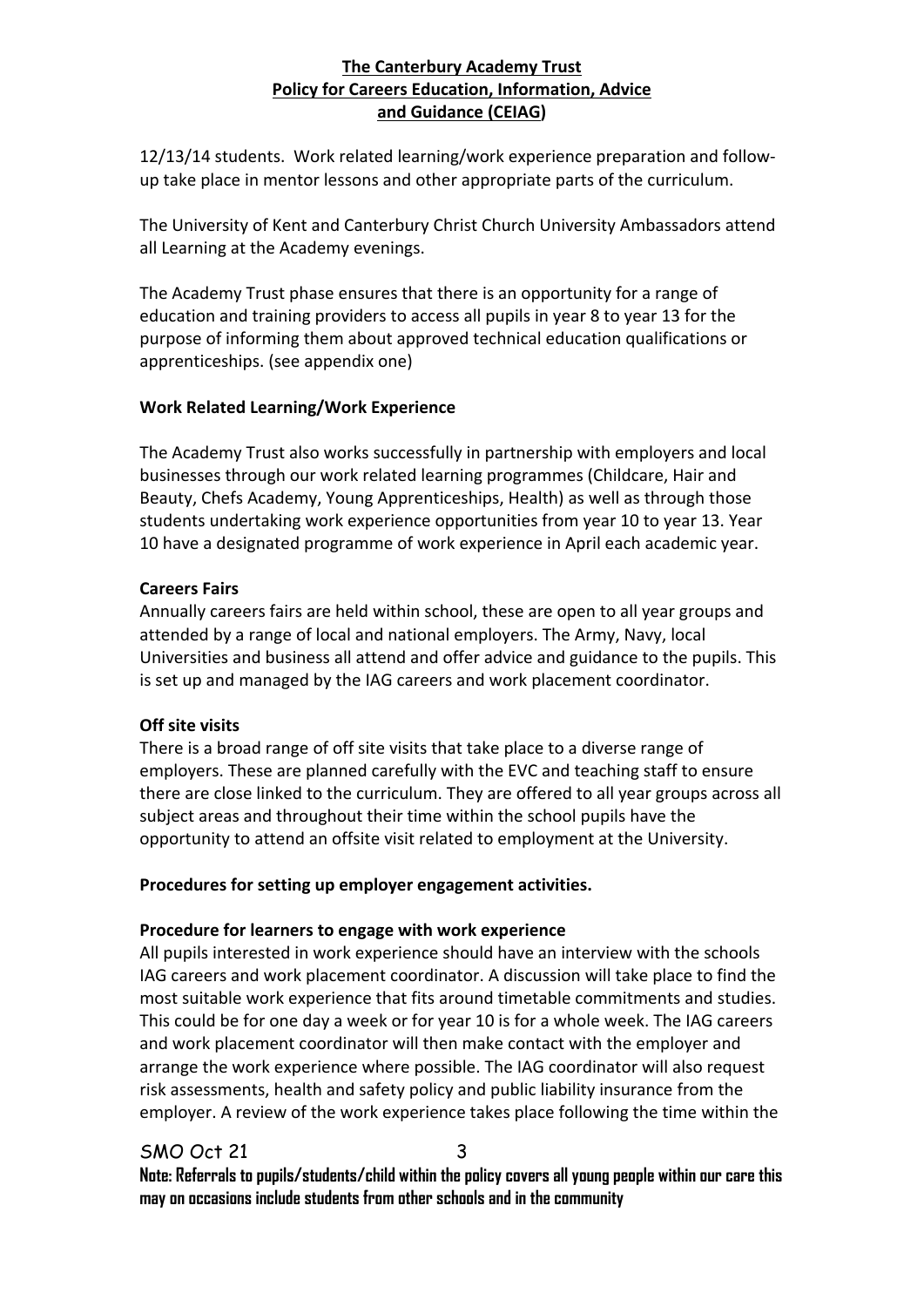employer. If the work experience is a requirement for the qualification then log books are completed whilst on placement.

#### **Procedure for staff and pupils to engage with off site visits**

For all offsite visits the schools offsite visits policy and procedures should be followed. All paperwork should be submitted to the EVC at least a week in advance. For all employer related visits a site visit should be carried out.

#### **Procedure for staff to arrange guest speakers**

Staff arranging guest speakers should ensure the school calendar is updated with the visit and ideally this should be done within timetabled lessons to avoid disruption to other lessons.

#### **Examples of employer engagement at The Canterbury Academy**

#### *Health and Social Care*

- Close links with on-site City View Pre-School and Nurseries Ltd and The Canterbury Primary School. Pupils also attend a range of primary schools and nurseries within the local area as part of their work experience programme.
- Regular visits take place to local Universities Canterbury Christ Church University and Kent University for specialist careers days related to health and social care.
- Sensory Awareness training was offered to all pupils studying Health and Social Care by Kent Association for the Blind.
- Medstart 4 U for KS4 and KS5.
- Pfizer links for work experiences.

#### *Business*

- Annually visit Thorpe Park to engage with their marketing team to discuss the role of marketing and business management for such a successful business.
- Also, have worked with the Kent Business School and Dreamland on a project to develop ideas to build revenue for Dreamland.

#### *Public Services*

- Annually the Army or Navy carry out a skills day with the pupils either on the school site or off site at the Army barracks.
- We have also had four year 10 pupils attend a week's residential work experience with the Army.
- Police work experience in the summer term.

 $\boldsymbol{\Lambda}$ 

**Note: Referrals to pupils/students/child within the policy covers all young people within our care this may on occasions include students from other schools and in the community**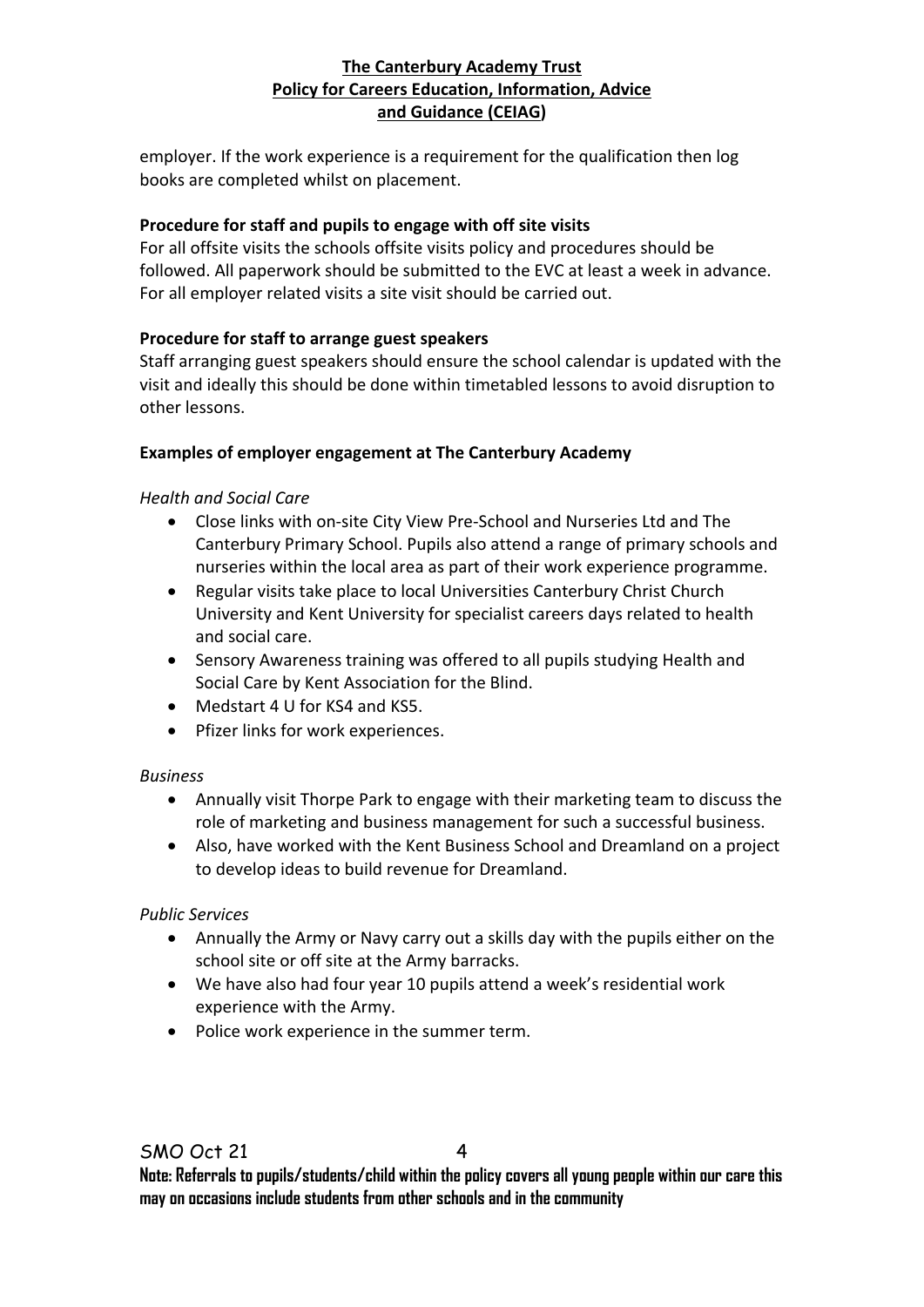#### *Sport*

- Pupils from the sports academies train offsite at various specialist providers including Kent Cricket Ground, Boughton Golf Club as part of their BTEC sport programme.
- Sport have also offered specialist trips to visit a personal trainer.
- Marines have worked with the elite girls athletes.
- BTEC sport pupils have also worked with Canterbury Christ Church sports Science department to use some of their specialist equipment and expertise within their BTEC course.

#### *Performing arts*

- We as a school are linked with the RSC so pupils have performed at the Marlowe Theatre and performed as part of the Canterbury Festival.
- Close links with professionals within the theatre and music business and pupils attend showcase and performances in London annually.
- As part of the performing arts programme we have links with Cascade Dance academy and specialist providers of Production Arts,

#### **Resources**

Funding is allocated in the annual budget planning round in the context of whole school priorities and particular needs in the CEIAG area.

#### **Alumni**

We invite recent leavers from the Sixth Form to join our Canterbury Academy Alumni LinkedIn group. This will be overseen by the Head of Sixth Form and the IAG careers and progression co-ordinator.

#### **Monitoring, Review and Evaluation**

The programme is reviewed annually by the Head of Sixth Form in conjunction with the Academy leadership team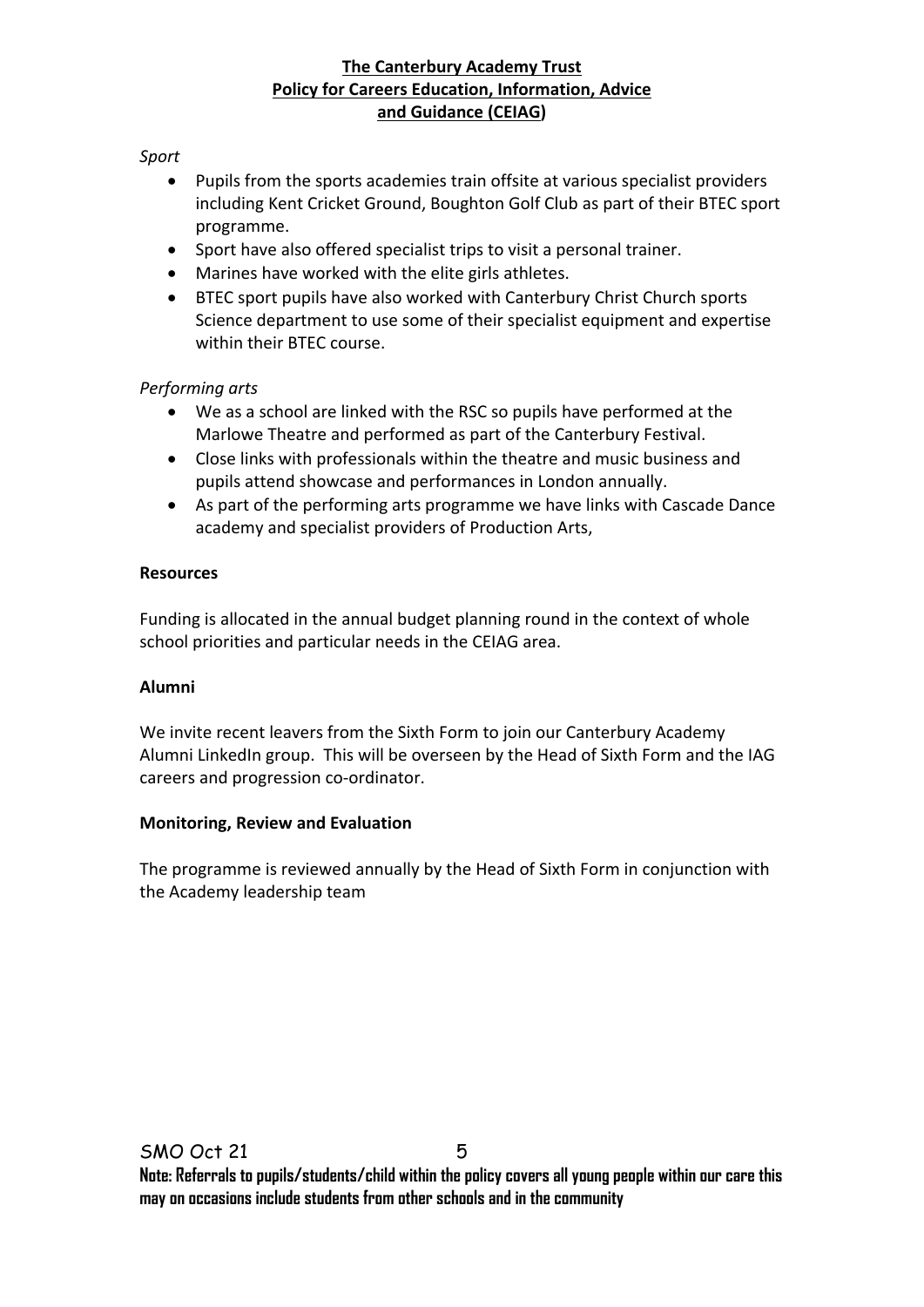#### **Appendix 1**

#### **The Canterbury Academy Provider Access Policy**

#### **Introduction**

This policy statement sets out the school's arrangements for managing the access of providers to pupils at the school for the purpose of giving them information about the provider's education or training offer. This complies with the school's legal obligations under Section 42B of the Education Act 1997.

#### **Pupil entitlement**

All pupils in years 8-13 are entitled:

• to find out about technical education qualifications and apprenticeships opportunities, as part of a careers programme which provides information on the full range of education and training options available at each transition point;

• to hear from a range of local providers about the opportunities they offer, including technical education and apprenticeships – through options events, assemblies and group discussions and taster events;

• to understand how to make applications for the full range of academic and technical courses.

#### **Management of provider access requests**

#### **Procedure**

A provider wishing to request access should contact Mrs Kendrick White, IAG Careers and progression coordinator

Telephone: 01227 463971 Email: [skendrickwhite@canterbury.kent.sch.uk](mailto:skendrickwhite@canterbury.kent.sch.uk)

#### **Opportunities for access**

A number of events, integrated into the school careers programme, will offer providers an opportunity to come into school to speak to pupils and/or their parents/carers. For more information contact Mrs Kendrick White.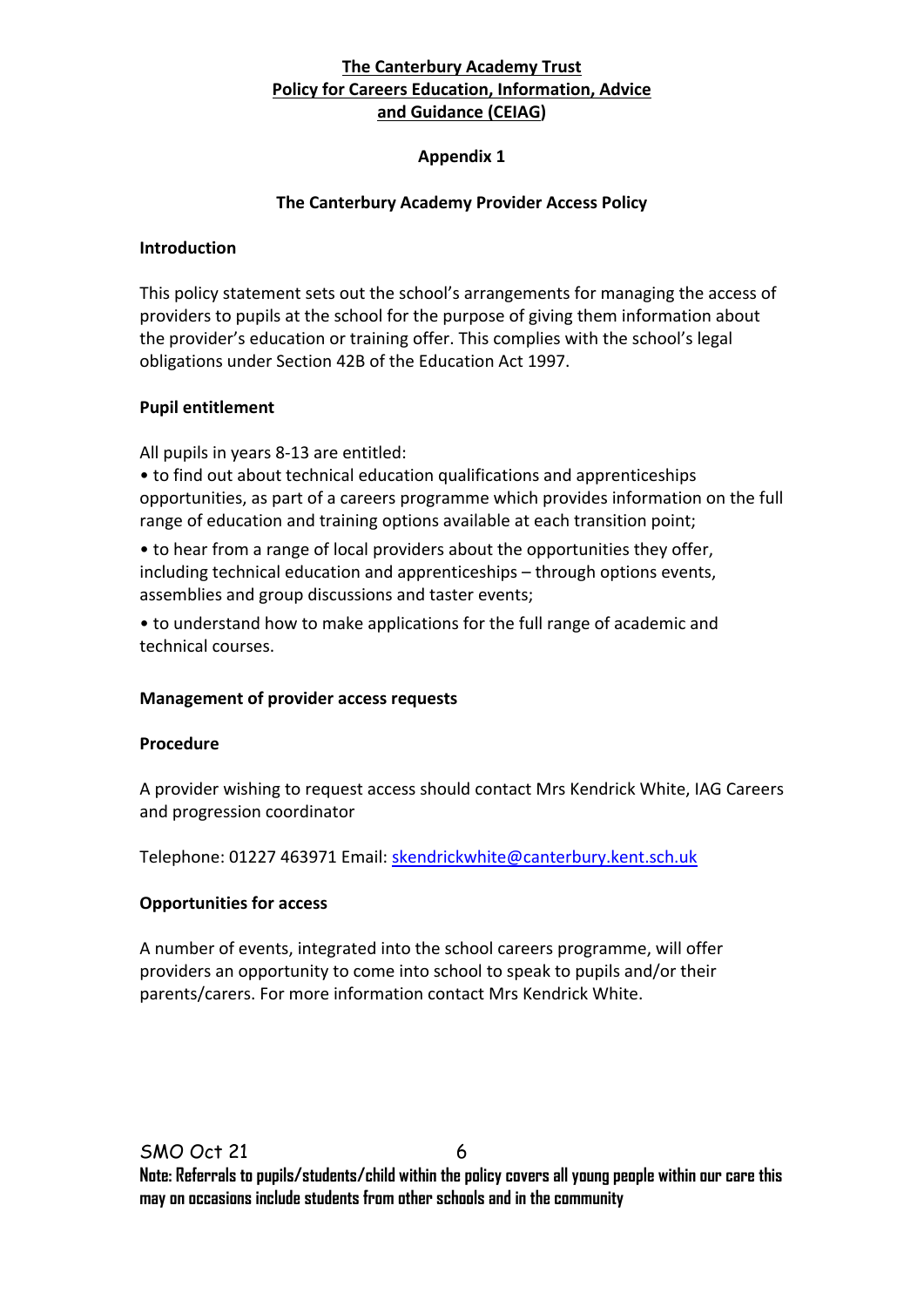## The Gatsby Benchmarks<sup>10</sup>

| 1. A stable<br>careers<br>programme                            | Every school and college should have an embedded<br>programme of career education and guidance that is<br>known and understood by students, parents, teachers,<br>governors and employers.                                                                        | Every school should have a stable, structured careers programme that has the<br>$\bullet$<br>explicit backing of the senior management team, and has an identified and<br>appropriately trained person responsible for it.<br>The careers programme should be published on the school's website in a way<br>$\circledcirc$<br>that enables pupils, parents, teachers and employers to access and understand<br>The programme should be regularly evaluated with feedback from pupils,                                                 |
|----------------------------------------------------------------|-------------------------------------------------------------------------------------------------------------------------------------------------------------------------------------------------------------------------------------------------------------------|---------------------------------------------------------------------------------------------------------------------------------------------------------------------------------------------------------------------------------------------------------------------------------------------------------------------------------------------------------------------------------------------------------------------------------------------------------------------------------------------------------------------------------------|
| 2. Learning from<br>career and<br>labour market<br>information | Every student, and their parents, should have access to<br>good quality information about future study options and<br>labour market opportunities. They will need the support<br>of an informed adviser to make best use of available<br>information.             | parents, teachers and employers as part of the evaluation process.<br>By the age of 14, all pupils should have accessed and used information about<br>$\bullet$<br>career paths and the labour market to inform their own decisions on study<br>options.<br>Parents should be encouraged to access and use information about labour<br>$\bullet$<br>markets and future study options to inform their support to their children.                                                                                                       |
| 3.Addressing<br>the needs of<br>each student                   | Students have different career guidance needs at<br>different stages. Opportunities for advice and support<br>need to be tailored to the needs of each student. A<br>school's careers programme should embed equality<br>and diversity considerations throughout. | A school's careers programme should actively seek to challenge stereotypical<br>$\bullet$<br>thinking and raise aspirations.<br>Schools should keep systematic records of the individual advice given to each<br>$\bullet$<br>pupil, and subsequent agreed decisions.<br>All pupils should have access to these records to support their career<br>$\qquad \qquad \circ$<br>development.<br>Schools should collect and maintain accurate data for each pupil on their<br>$\bullet$<br>education, training or employment destinations. |
| 4. Linking<br>curriculum<br>learning to<br>careers             | All teachers should link curriculum learning with<br>careers. STEM subject teachers should highlight the<br>relevance of STEM subjects for a wide range of future<br>career paths.                                                                                | By the age of 14, every pupil should have had the opportunity to learn how the<br>$\bullet$<br>different STEM subjects help people to gain entry to, and be more effective<br>workers within, a wide range of careers.                                                                                                                                                                                                                                                                                                                |

r.

<sup>10</sup> Holman, J. (2014) Good Career Guidance. London: Gatsby Charitable Foundation